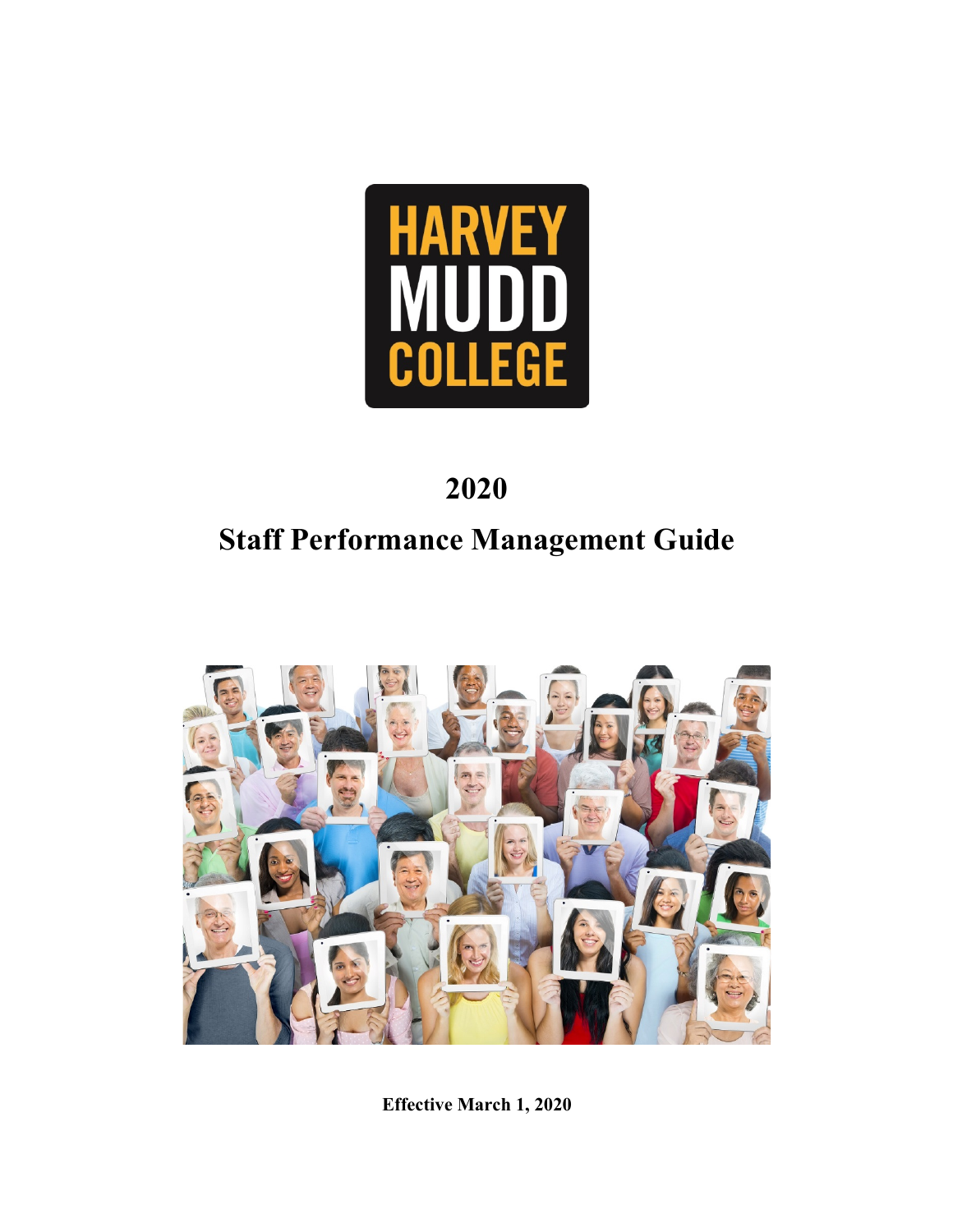## **Table of Contents**

| $\overline{3}$ |
|----------------|
| $\overline{4}$ |
| 5              |
| 6              |
| $\overline{7}$ |
| 8              |
| 9              |
| 10             |
| 12             |
| 13             |
| 15             |
| 17             |
| 19             |
| 21             |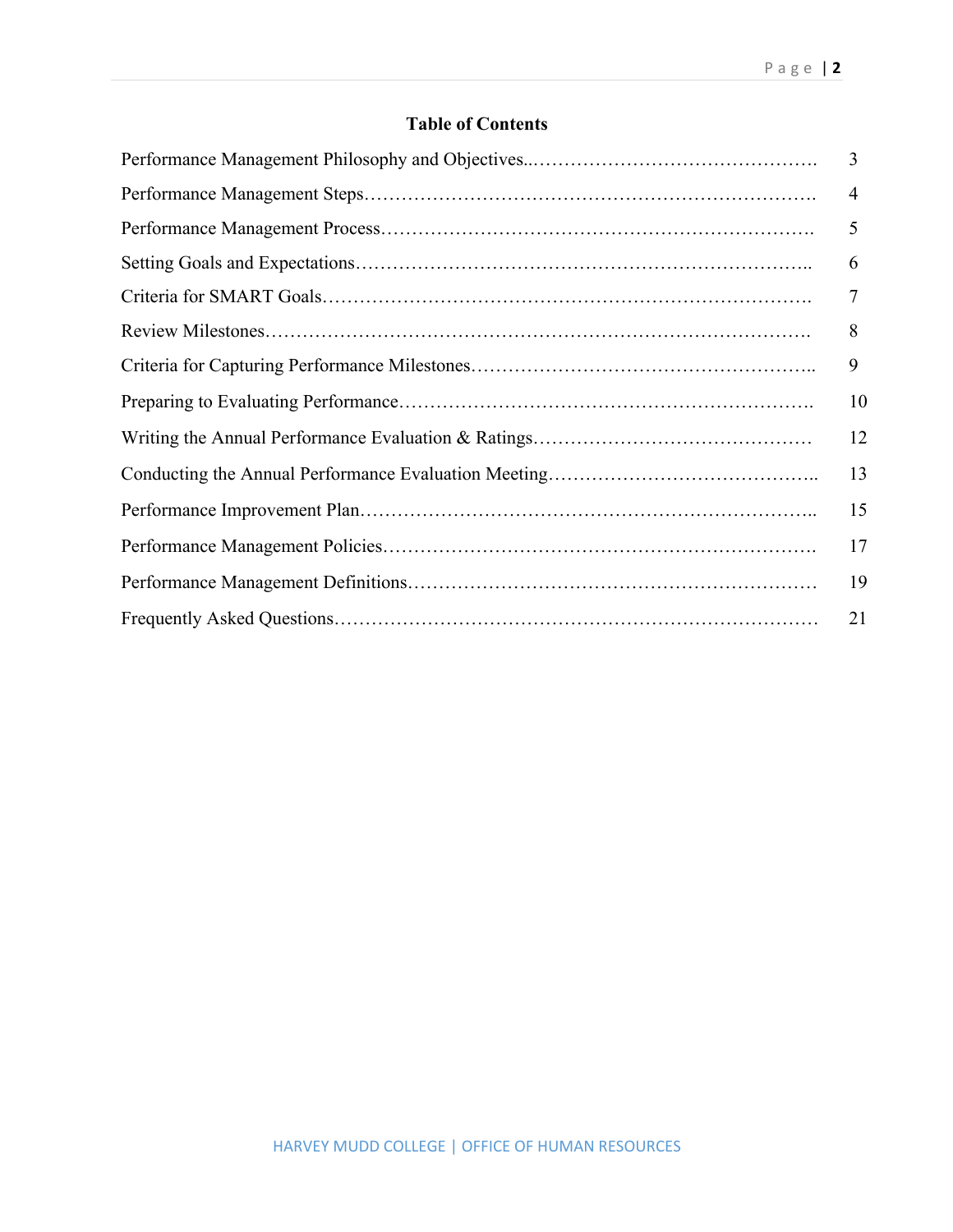## **Performance Management Philosophy**

Harvey Mudd College (HMC) recognizes all employees as essential to the overall success of the College. This success is achieved by fostering a work environment in which employees are inspired to perform to the best of their abilities. HMC's performance management cycle and processes allow supervisors to set expectations for the year and to discuss each employee's potential contributions toward the achievement of departmental and College goals and objectives. To facilitate such an environment, the HMC is committed to a performance management program for all full-time and part-time employees that:

- Creates a positive and supportive work environment and culture that attracts and retains the highest caliber staff.
- Recognizes the accomplishments of staff in job performance that rewards employees based on their actual performance and commitment to the College.
- Affords all employees the opportunity for professional growth through skill development.
- Recognizes planning and performance is a two-way process that encourages consistent and transparent performance communication between supervisors and employees.
- Promotes accountability in performance evaluations through objective, job related criteria developed and understood in advance by both supervisor and employee.

## **Performance Management Objectives**

HMC will strive to use its performance management program to accomplish the following objectives:

- Promote two-way performance related communications between supervisors and employees that clarify expectations about the roles, goals, and behavioral accountabilities.
- Promote professional growth for employees by helping them in acquiring the desired knowledge and skills.
- Identify the barriers to effective performance and resolve those barriers through constant coaching and development support.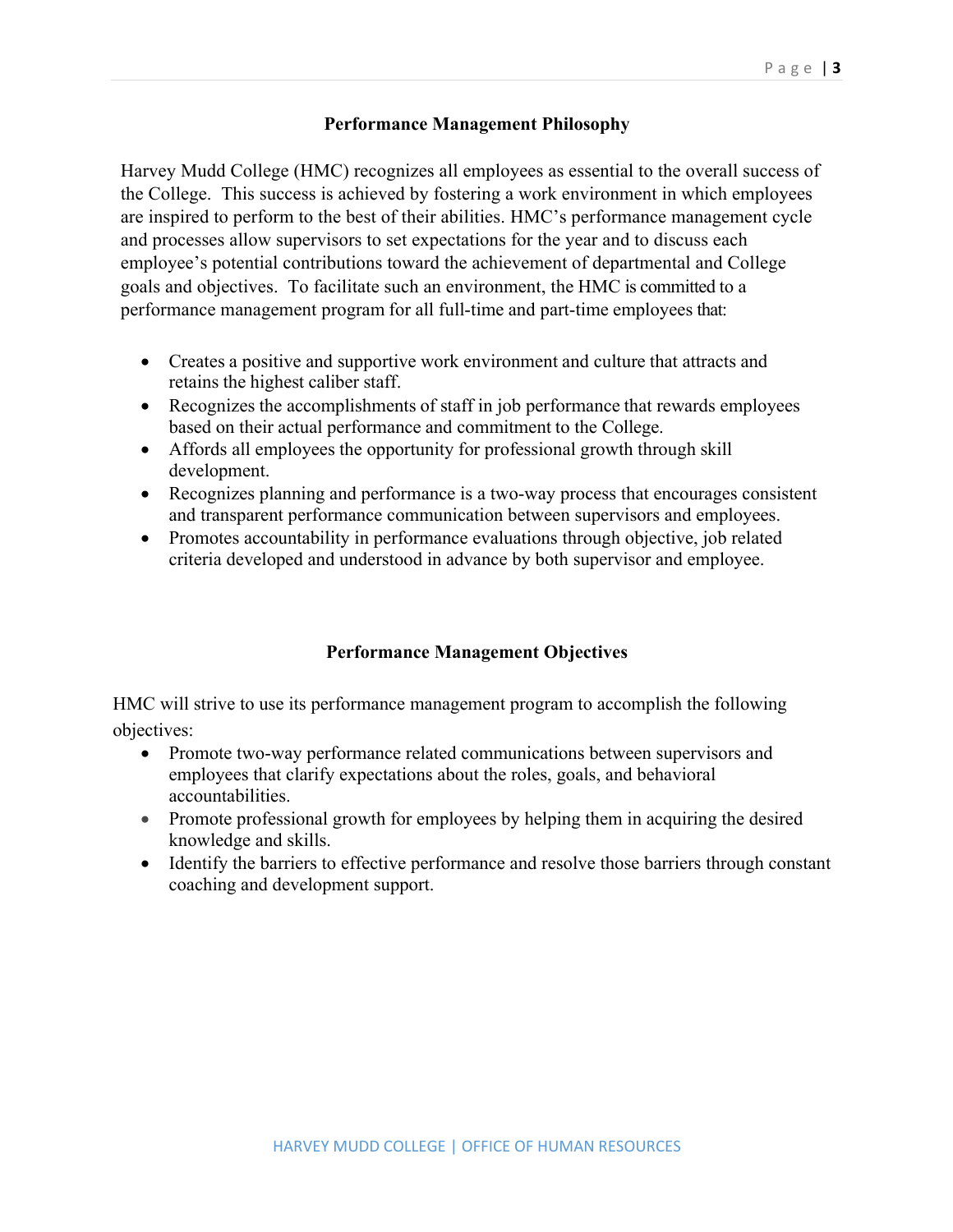#### **Performance Management Steps**

There are five general steps of the College's performance management program:

#### **Step #1:**

Employee completes self-assessment (optional)

Employees are encouraged to meet with Supervisor to share self-assessment

#### **Step #2:**

Supervisor/Manager completes performance evaluation. Next level Manager/VP may require a review and approval before proceeding

Any reviews with an overall rating of "Significant Improvement Required" should be reviewed by Human Resources before proceeding

#### **Step #3:**

Supervisor conducts in-person performance review meeting with the Employee

If the Employee's job has changed, best practice is to review and provide an updated job description at this step

#### **Step #4:**

Supervisor signs review; Employee acknowledges and signs review

Supervisor submits review to HR.

#### **Step #5:**

HR Reviews documents and places a copy in the Employee Personnel File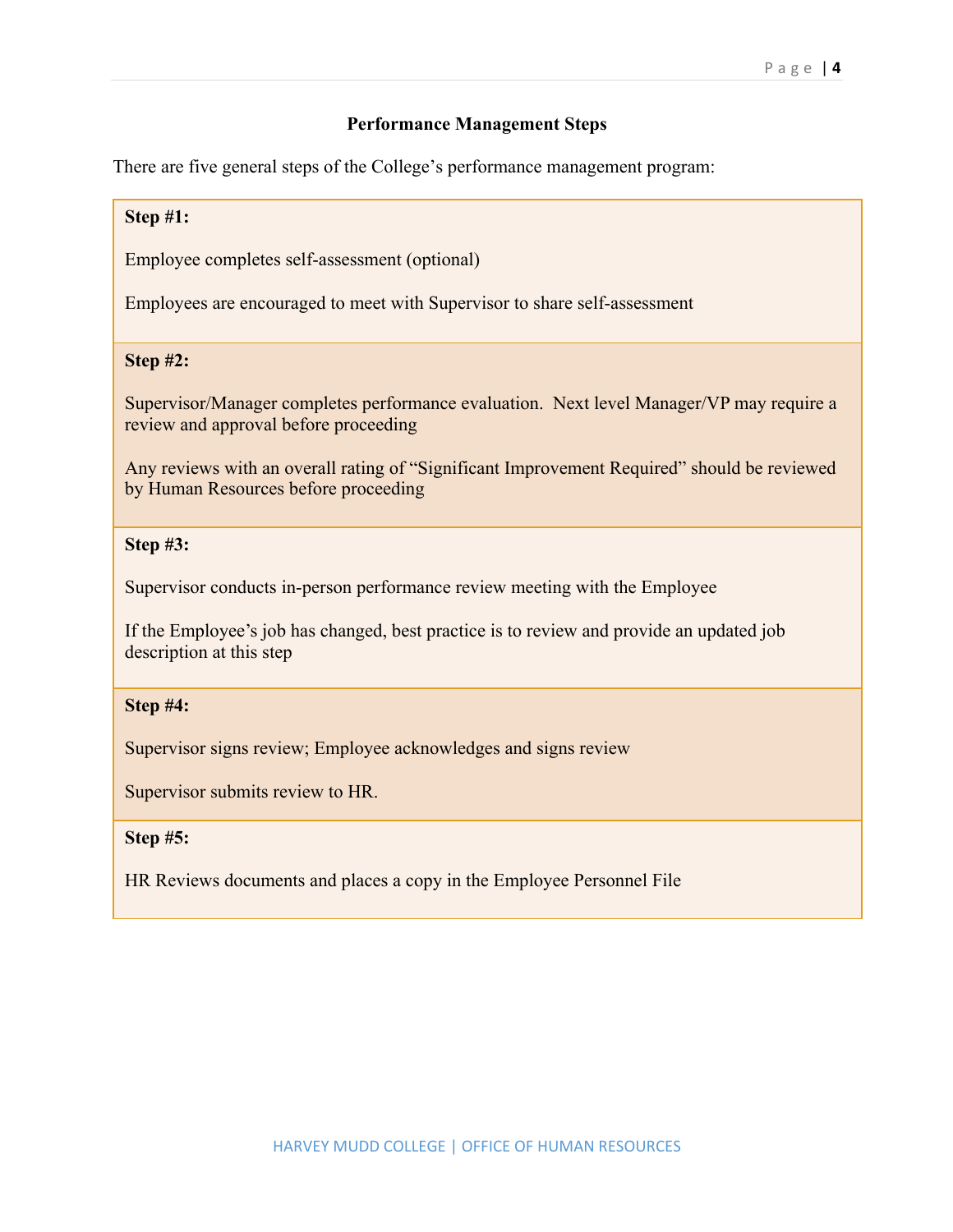### **Performance Management Process**

The three major components of the performance management process are as follows:

#### 1. **Set Goals and Expectations**

In setting goals and expectations, supervisors and employees identify the performance goals and results expected during the academic year. The foundation of establishing performance expectations is a completed job description that is reviewed by both the supervisor and employee on an annual basis.

#### 2. **Review Milestones**

To review milestones, both the supervisor and employee are expected to track achievements relative to the established performance goals and expectations. Together, the supervisor and employee identify the methods to track progress throughout the year and agree upon a frequency to discuss and review milestones. The supervisor also manages performance throughout the year through feedback and coaching.

#### 3. **Evaluate Performance**

The supervisor is accountable for evaluating performance on an annual basis through a completed performance evaluation. Employee performance is both rated and qualitatively reviewed. Feedback is expected to be provided in a face-to-face meeting with the employee.

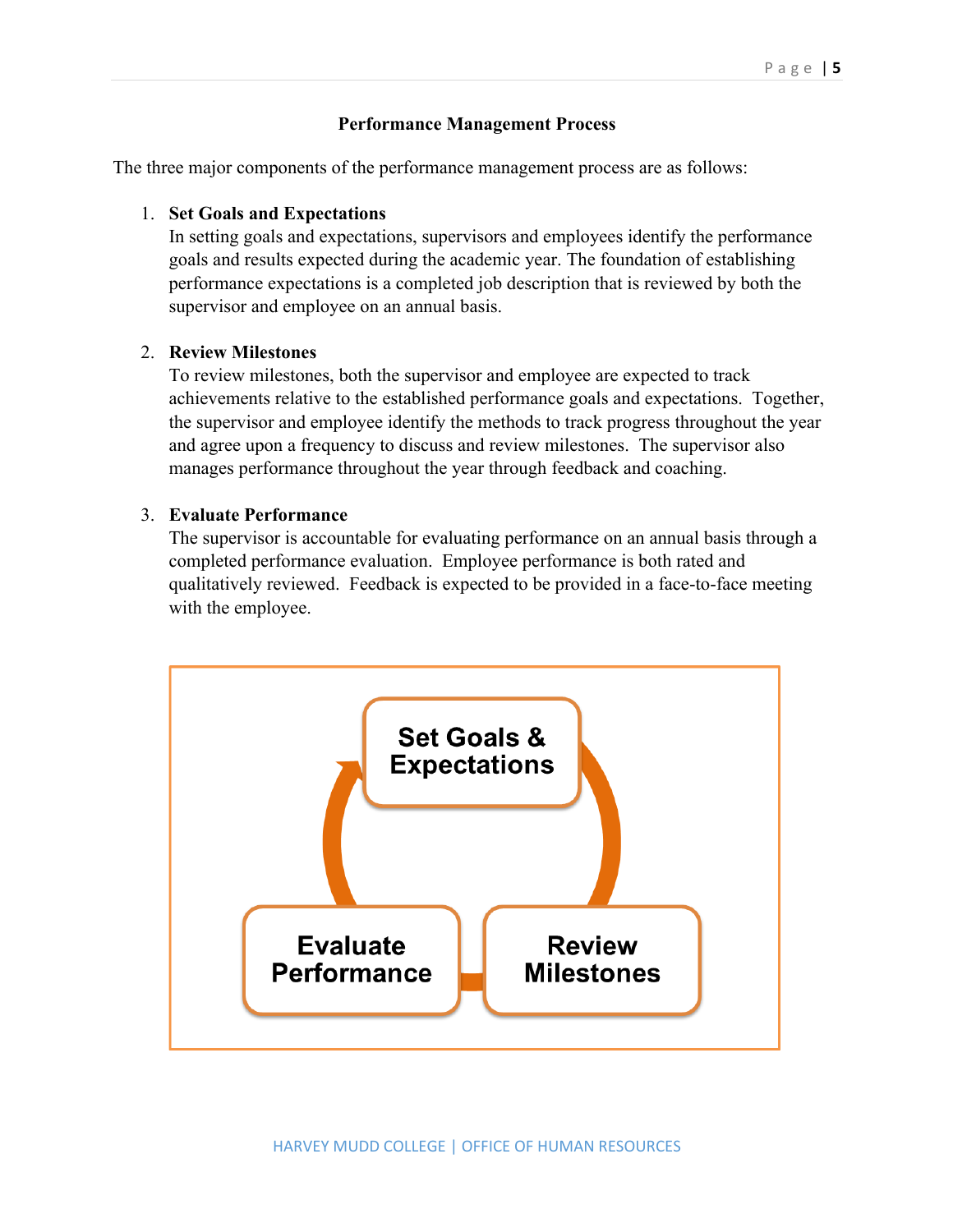## **Setting Goals and Expectations**

Setting performance goals and expectations require establishing what will be done, why it needs to be done, and how it will be accomplished. Supervisors are responsible for ensuring employees have a clear understanding of expectations, how they align to the College and/or department.

#### **Key Steps in Setting Goals and Expectations**

1. Ensure that the job description is current.

A review of the job description should be done every year. If duties in the position have changed, revisions should be made and forwarded to Human Resources. The employee should also review their job description and be prepared to provide you with feedback regarding changes.

2. Identify the essential job functions.

This refers to the duties that must be carried out by the position, basically the reason the position exists. Have the essential functions changed? Do some need to be added? These essential functions can be used as a guide to setting performance expectations.

3. Develop performance goals and expectations.

Performance expectations identify the results required for fully satisfied performance of job functions/tasks. It defines "how well" each task must be performed and provides a benchmark against which to evaluate work performance. Performance expectations should be set when an employee is hired, when responsibilities are changed or added, and when clarification of responsibilities is needed. Link individual expectations to the College and department goals and objectives.

4. Identify applicable performance factors.

The HMC paper-based evaluation form has twelve performance factors for all staff and two additional performance factors for all supervisors.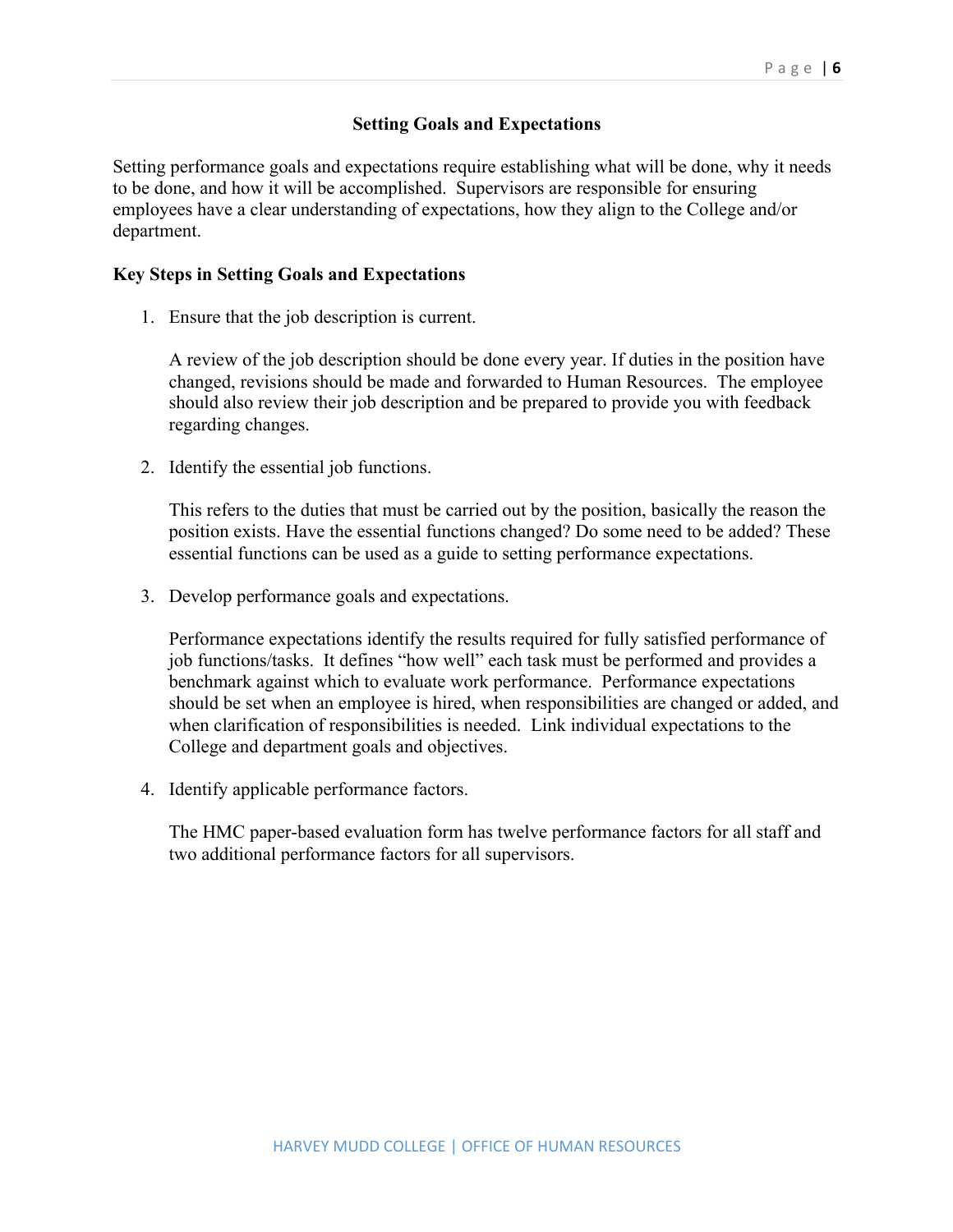## **Criteria for SMART Goals**

Employees and supervisors are most likely to achieve understanding, alignment and agreement when they work together to develop SMART goals which should meet the following criteria:

| <b>Specific</b>   | Defines results to be accomplished within the scope of the job.                  |  |
|-------------------|----------------------------------------------------------------------------------|--|
| <b>Measurable</b> | Defines metrics to determine progress in precise terms.                          |  |
| <b>Attainable</b> | Assesses if the goal(s) is achievable and within the employee's<br>capabilities. |  |
| <b>Relevant</b>   | Supports achievement of departmental or College goals.                           |  |
| <b>Time Bound</b> | Specifies due date or frequency of action.                                       |  |

In setting goals and expectations, there are several types of goals that may be incorporated into the performance evaluation:

- 1. Development goals goals established for professional growth.
- 2. Improvement goals goals established to correct performance that is below minimum expectations and requires performance improvement.
- 3. Innovation goals inspiring goals established for creating a new process, function or program.
- 4. Stretch goals ambitious goals established to challenge an employee to grow particular knowledge or skills.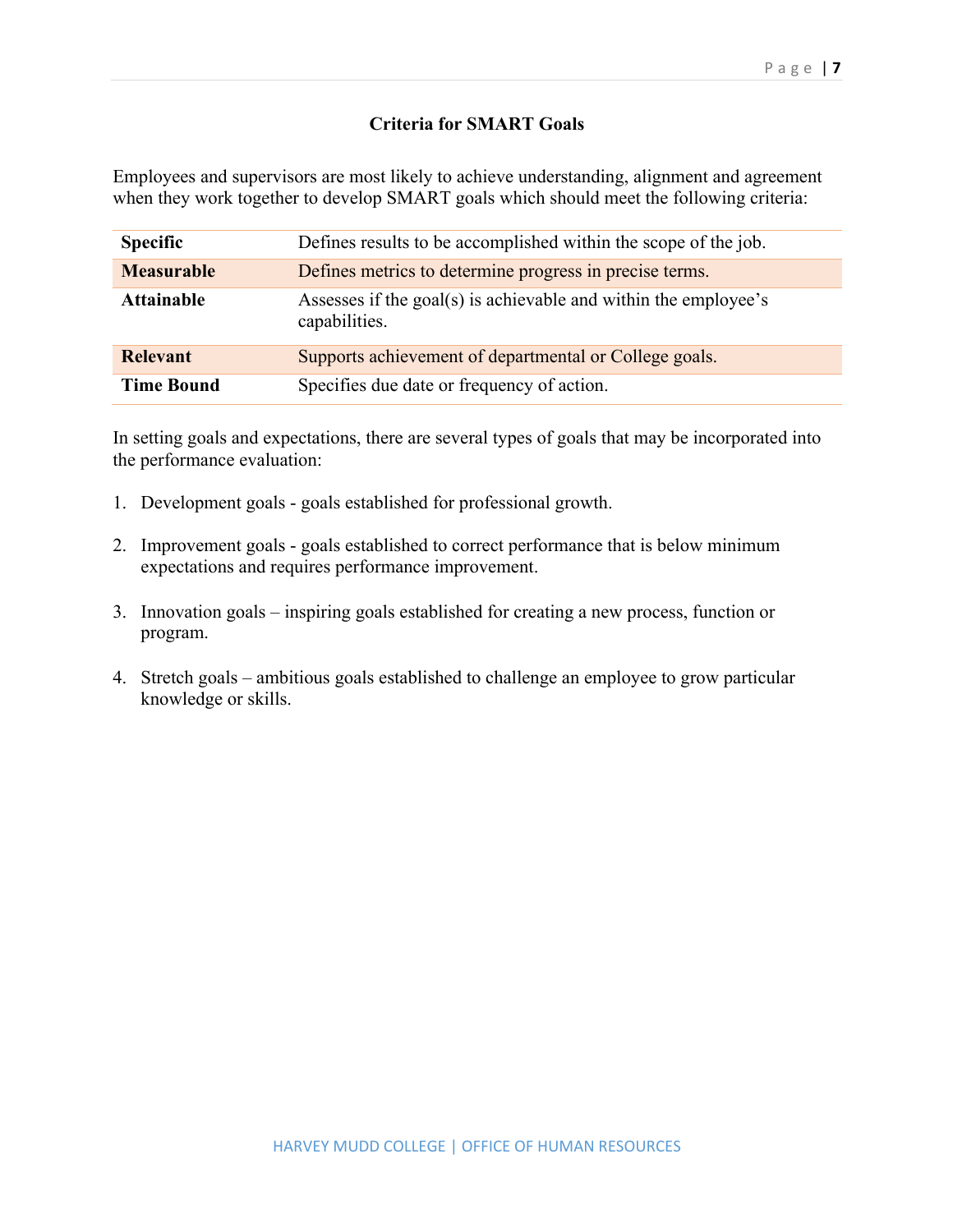## **Review Milestones**

Performance management is a year-round process which means meetings should be held with employees throughout the year to discuss and reassess the employees' progress toward achieving goals and performance objectives. Listed below are some of the ways to capture performance.

- 1. Documentation
	- Structured Notes
		- Supervisors are responsible for documenting employee performance throughout the year.
		- Document performance in behavioral terms, rather than inferential or judgmental.
		- Maintain copies of work that illustrate the performance dimensions being measured.
- 2. Feedback
	- Employee's performing the job can be the best source of data on their performance. Consider any employee self-assessment appraisals or reports provided to you throughout the year.
	- In addition to feedback from co-workers, customers, and others are of value such as:
		- Letters
		- Reports
		- Email
		- Third-Party Comments
- 3. Observation

It is recommended that supervisors observe their employees with the intent of documenting behaviors related to performance. Look for:

- Trends in performance
	- Is it steadily improving or declining?
	- Does the individual have "peaks and valleys" spurts of excellent performance followed by extended periods of mediocre performance?
- Critical incidents
	- Outstanding successes
	- Performance events that stand out from typical behavior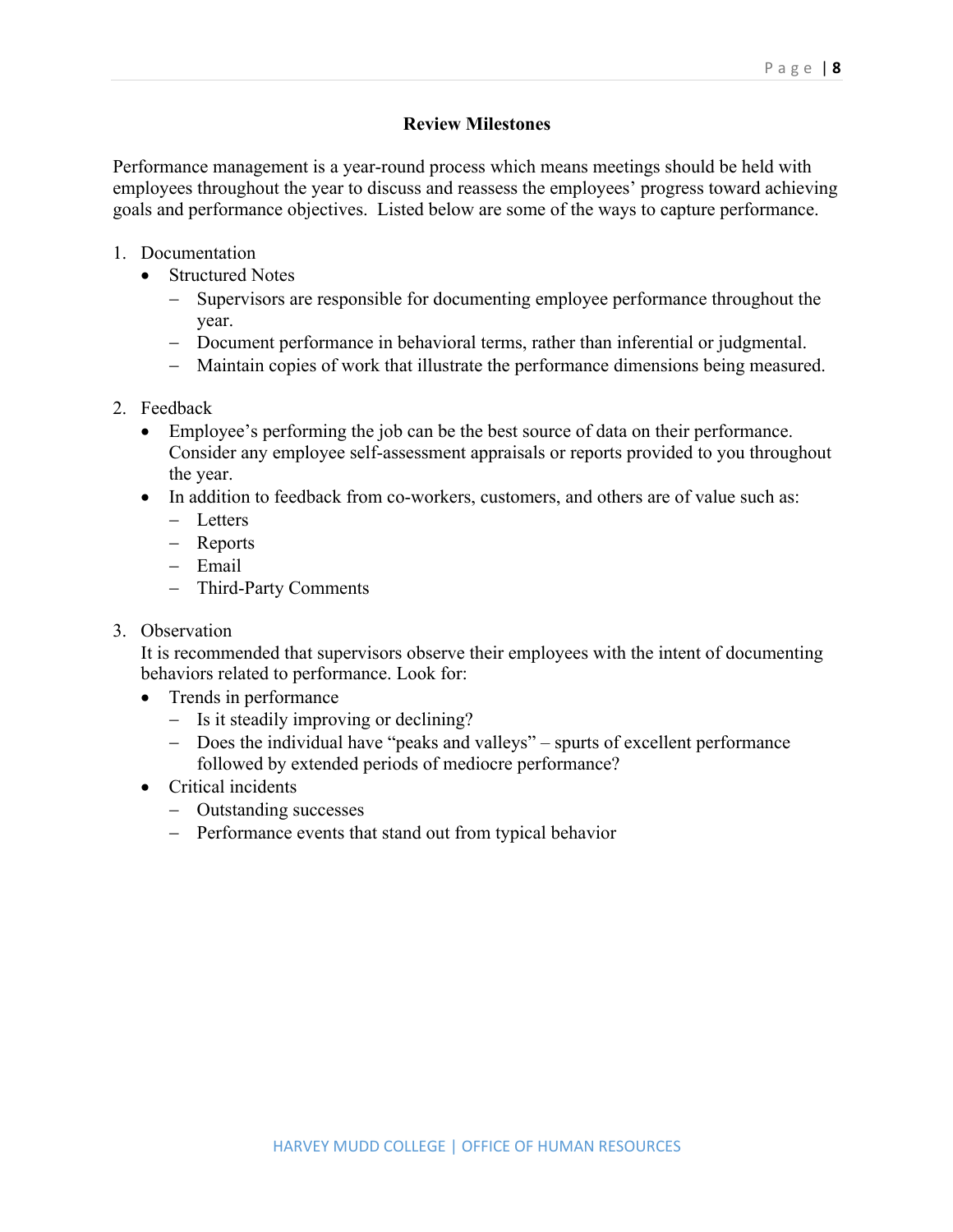## **Criteria for Capturing Performance Milestones**

Effective tracking of performance milestones allows for timely information to be provided to the employee on both successful performance and any needed performance improvement. An easy way to track and provide specific feedback is to use the STAR approach:

| <b>Situation/Task</b> | What was the task, problem, opportunity or challenge?                                                                           |
|-----------------------|---------------------------------------------------------------------------------------------------------------------------------|
| <b>Action</b>         | What did the employee specifically say or do to handle the situation/task?                                                      |
| <b>Result</b>         | What changed, for better or worse, because of the employee's actions and<br>what was the impact or consequences of that result? |

When you need to provide feedback for improvement, you will also need to describe an alternative action and the alternative result desired.

| <b>Situation/Task</b>               | What was the task, problem, opportunity or challenge?                                                                           |  |
|-------------------------------------|---------------------------------------------------------------------------------------------------------------------------------|--|
| <b>Alternative</b><br>Action        | What did the employee specifically say or do to handle the situation/task that<br>was less than effective?                      |  |
|                                     | What is something the employee could have said or done differently?                                                             |  |
| <b>Alternative</b><br><b>Result</b> | What changed, for better or worse, because of the employee's actions and<br>what was the impact or consequences of that result? |  |
|                                     | What is the enhanced result that the alternative action could have produced?                                                    |  |

Remember to provide feedback on any performance events that you document. An employee should never be surprised with feedback at the end of the performance cycle.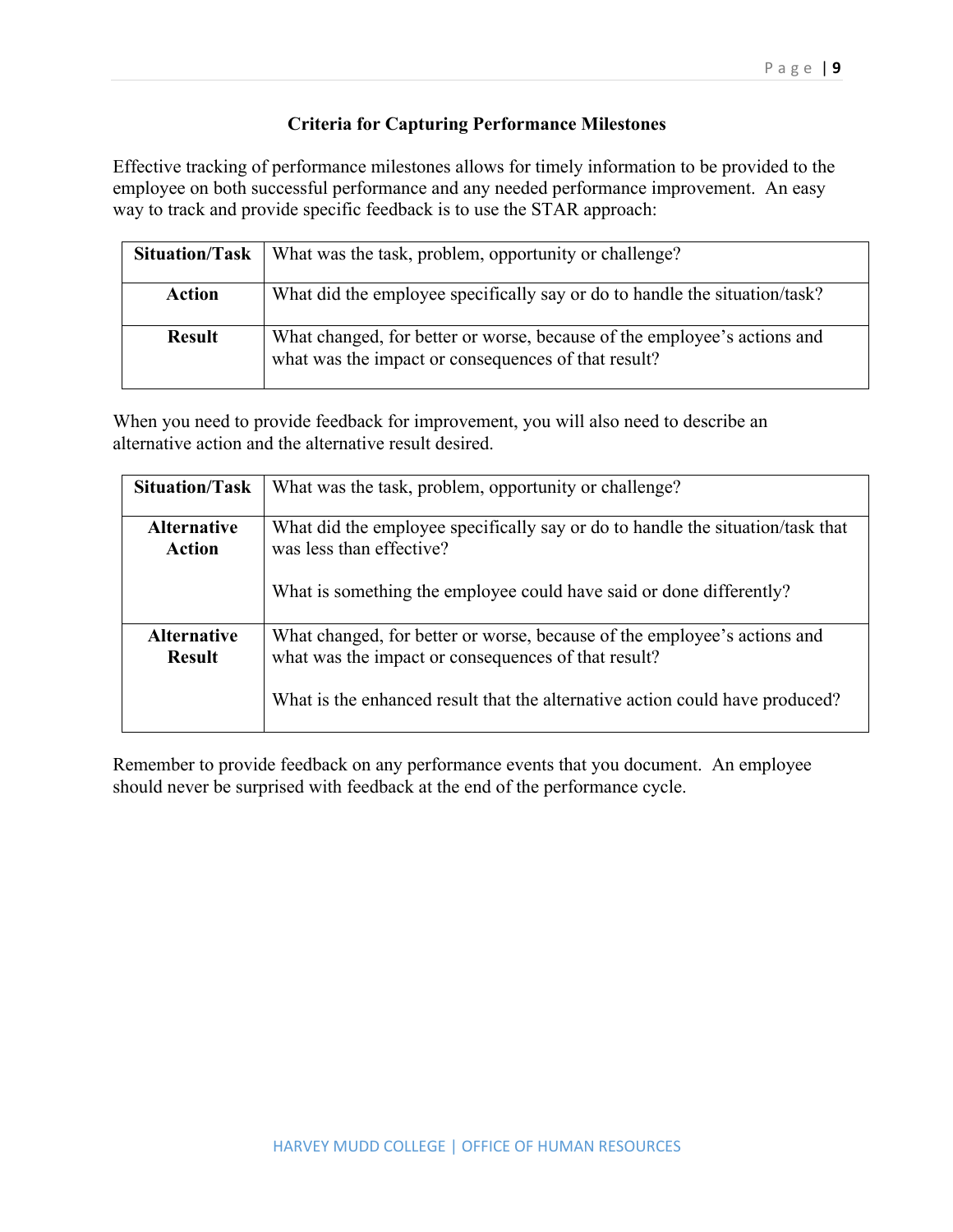## **Preparing to Evaluate Performance**

Performance evaluations are most productive when they are collaborative, both people are prepared ahead of time and there have been discussions about performance throughout the year. The performance evaluation meeting should be a two-way conversation.

Once the employee completes his/her self-assessment, a meeting should take place between the supervisor and the employee to discuss the self-assessment. This helps you and the employee gain understanding, alignment, and agreement. To prepare for writing the performance evaluation, gather the following:

- Employee's self-assessment form
- Employee's job description
- Goals and objectives from previous performance evaluations
- Your documentation, feedback and observation notes

At least two weeks in advance, you should plan for the following:

- Be prepared know the objectives and goals of the meeting.
- Confirm the date, time and location of the performance evaluation discussion with your employee.
- Maintain a positive focus. Help put the employee at ease by acknowledging that these sessions can cause anxiety, but the purpose is to improve performance and gather information on how you can help in these efforts.

All six parts of the paper performance evaluation sections must be completed, and the next level manager approval may be required to complete the performance evaluation.

| <b>Section</b> | Area                                     | <b>Definition</b>                                                                                                                                                              |
|----------------|------------------------------------------|--------------------------------------------------------------------------------------------------------------------------------------------------------------------------------|
| Section<br>I.  | <b>Performance Levels</b><br>and Factors | Evaluate each performance factor based on the<br>employee's performance during the review period and<br>provide an overall evaluation assessment.                              |
| Section<br>П   | Goals                                    | Summarize the status of goals established during the<br>last review period and describe the performance goals<br>established for the coming review period.                     |
| Section<br>Ш   | Supervisor's<br>Additional<br>Comments   | Enter additional comments about the staff member's<br>performance and, if applicable, comments on<br>performance factors not included and/or specific job<br>responsibilities. |
| Section<br>IV  | Staff Member's<br>Comments               | Opportunity for the staff member to provide<br>comments.                                                                                                                       |
| Section<br>V   | Signatures                               | Employee and supervisors sign and date the<br>performance review.                                                                                                              |
| Section<br>VI  | Reviewer's<br>Comments and<br>Signature  | (If applicable) A reviewer may sign and comment<br>either before or after the staff member signs and<br>comments.                                                              |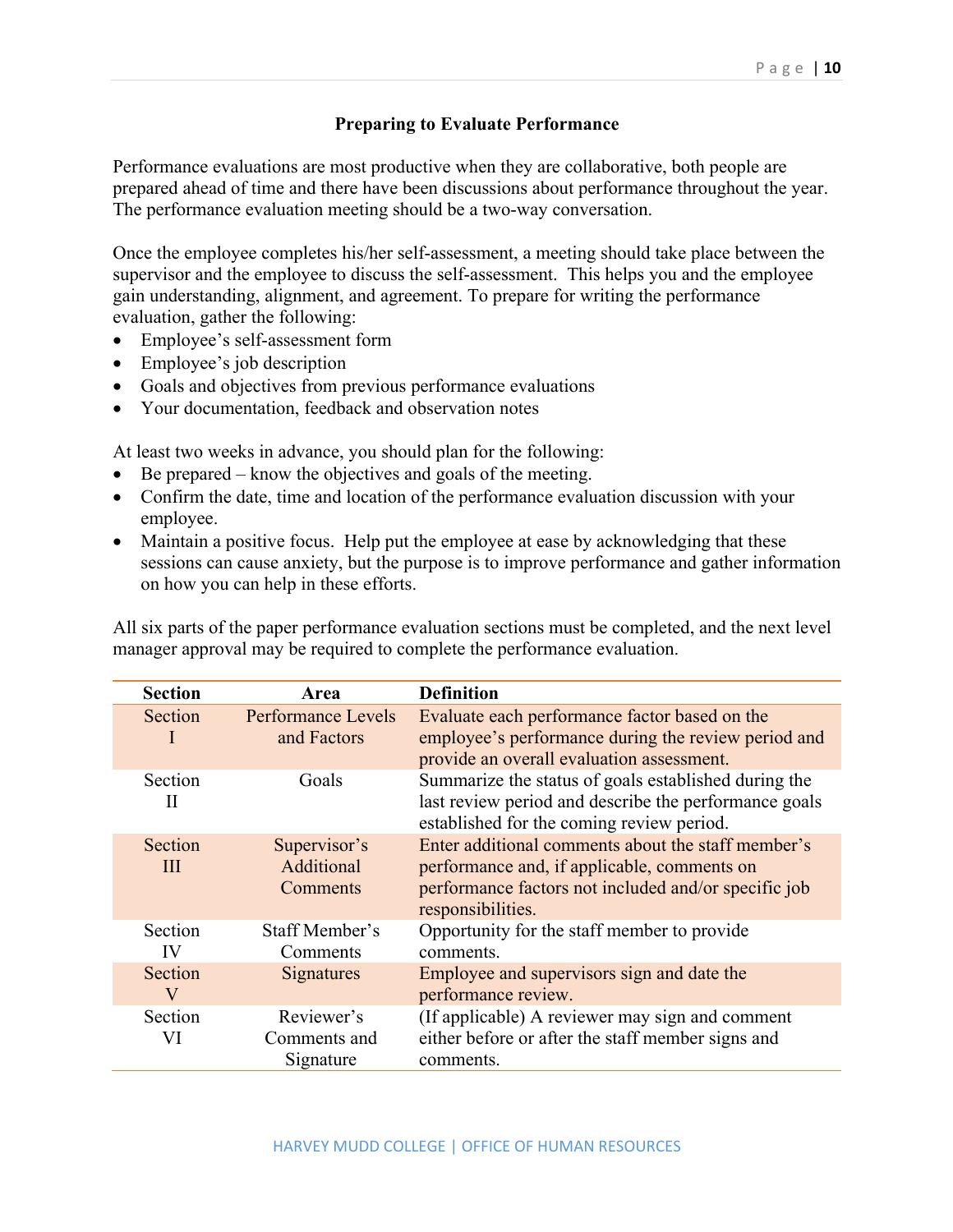For the online performance review template, all five parts of the evaluation sections must be completed, and the next level manager approval may be required to complete the performance evaluation.

| <b>Section</b> | Area                         | <b>Definition</b>                                                                                                                                                                                          |  |
|----------------|------------------------------|------------------------------------------------------------------------------------------------------------------------------------------------------------------------------------------------------------|--|
| Section        | Self-Evaluation<br>Questions | Comment on the employee's self-evaluation<br>comments. (Optional)                                                                                                                                          |  |
| Section<br>Н   | Competencies                 | Evaluate each competency based on the employee's<br>performance during the review period and provide an<br>overall evaluation assessment.                                                                  |  |
| Section<br>Ш   | Goals                        | Summarize the status of goals established during the<br>last review period and describe the performance goals<br>established for the coming review period and provide<br>an overall evaluation assessment. |  |
|                |                              |                                                                                                                                                                                                            |  |
| Section<br>IV  | <b>Overall Evaluation</b>    | Opportunity for the staff member to provide comments<br>(optional). Manager required to provide overall rating<br>(comments optional).                                                                     |  |
| Section        | Acknowledgement              | Employee and supervisors acknowledge review and<br>electronically sign the performance review.                                                                                                             |  |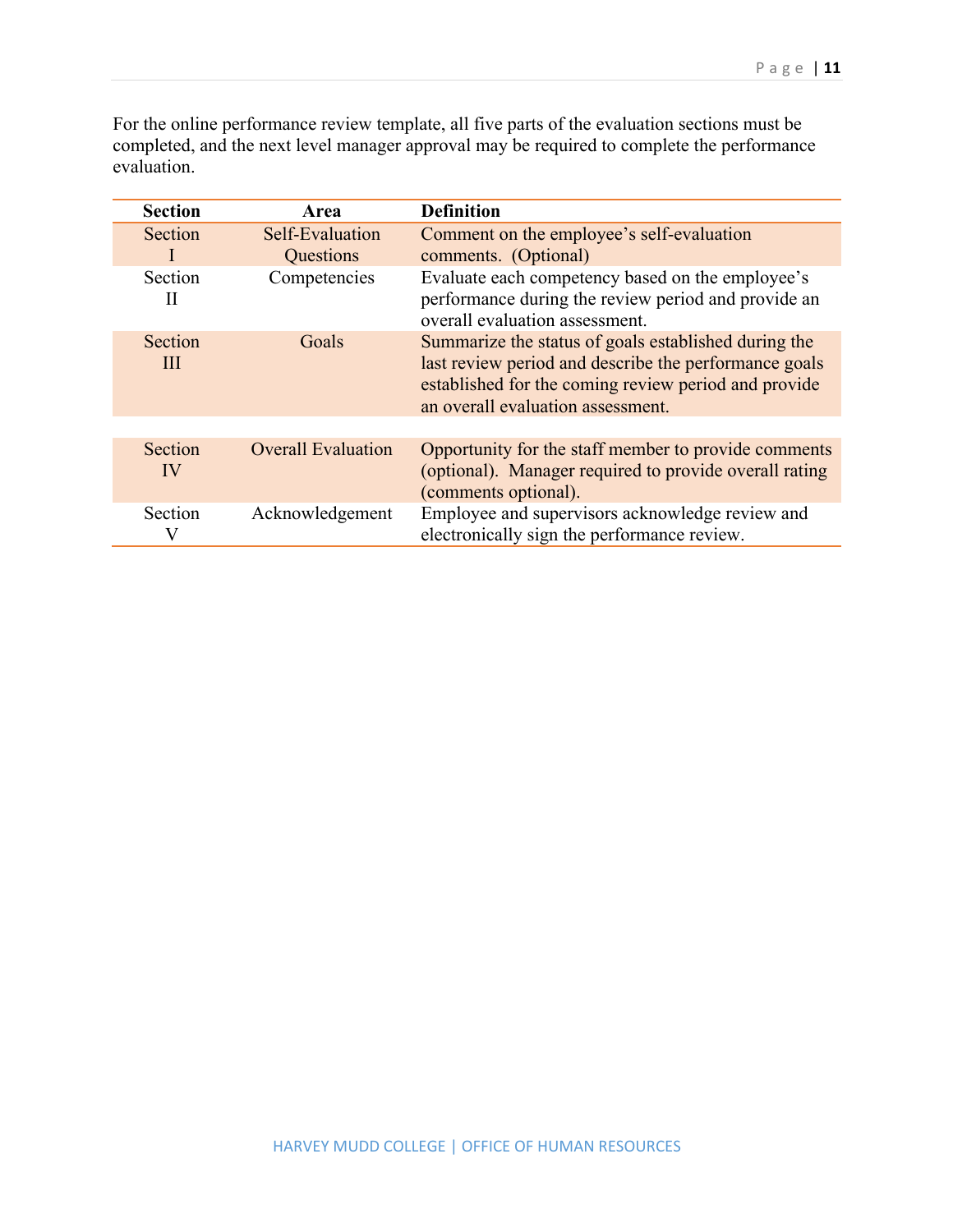## **Writing the Annual Performance Evaluation & Ratings**

For each competency, you must provide a numeric rating of the employee's performance. More than one level may be checked. The College utilizes the following 4-point rating scale:

| <b>Scale</b>   | <b>Ratings</b>                                         | <b>Definitions</b>                                                                                                                                                                                                                                                                                                                                                                                          |
|----------------|--------------------------------------------------------|-------------------------------------------------------------------------------------------------------------------------------------------------------------------------------------------------------------------------------------------------------------------------------------------------------------------------------------------------------------------------------------------------------------|
| $\overline{4}$ | Highly<br>Effective                                    | Contributions and high quality of work are widely recognized.<br>The majority of performance outcomes routinely and<br>consistently exceed defined expectations, producing important<br>and impactful results for the department and/or College through<br>planning, execution and creativity. Projects and objectives are<br>completed in a manner that expands the scope and impact of the<br>assignment. |
| 3              | Successful and<br>Effective                            | The staff member is successful in performing the majority of job<br>responsibilities and makes a solid, reliable and meaningful<br>contribution to the department and/or College. Performance is<br>competent, efficient and effective along established<br>expectations. Initiative, resourcefulness and good judgment are<br>consistently exercised.                                                      |
| $\overline{2}$ | Some<br>Improvement<br>Required/Some<br><b>Success</b> | While the staff member's performance is effective in some<br>areas, there are other areas in which performance is inconsistent<br>and/or falls below established expectations.                                                                                                                                                                                                                              |
| $\mathbf{1}$   | Significant<br>Improvement<br>Required                 | Performance is not acceptable in critical areas of the job and<br>falls below minimum expectations. Significant improvement is<br>needed. A performance development plan is recommended that<br>defines performance objectives and strategies for achieving<br>success.                                                                                                                                     |
| $\theta$       | N/A                                                    | Factor does not apply.                                                                                                                                                                                                                                                                                                                                                                                      |

Use behavior feedback to support your ratings. Use specific examples and facts, not judgments or assumptions. It is best practice to provide quantitative feedback for each competency so employees can understand the behaviors that lead to successful job performance or that do not meet the expectations of performance.

Comments are required for all ratings of a 1, 2 or 4, so that employees will be provided information on how to strive for higher ratings, if applicable or clarity on highly effective performance to continue.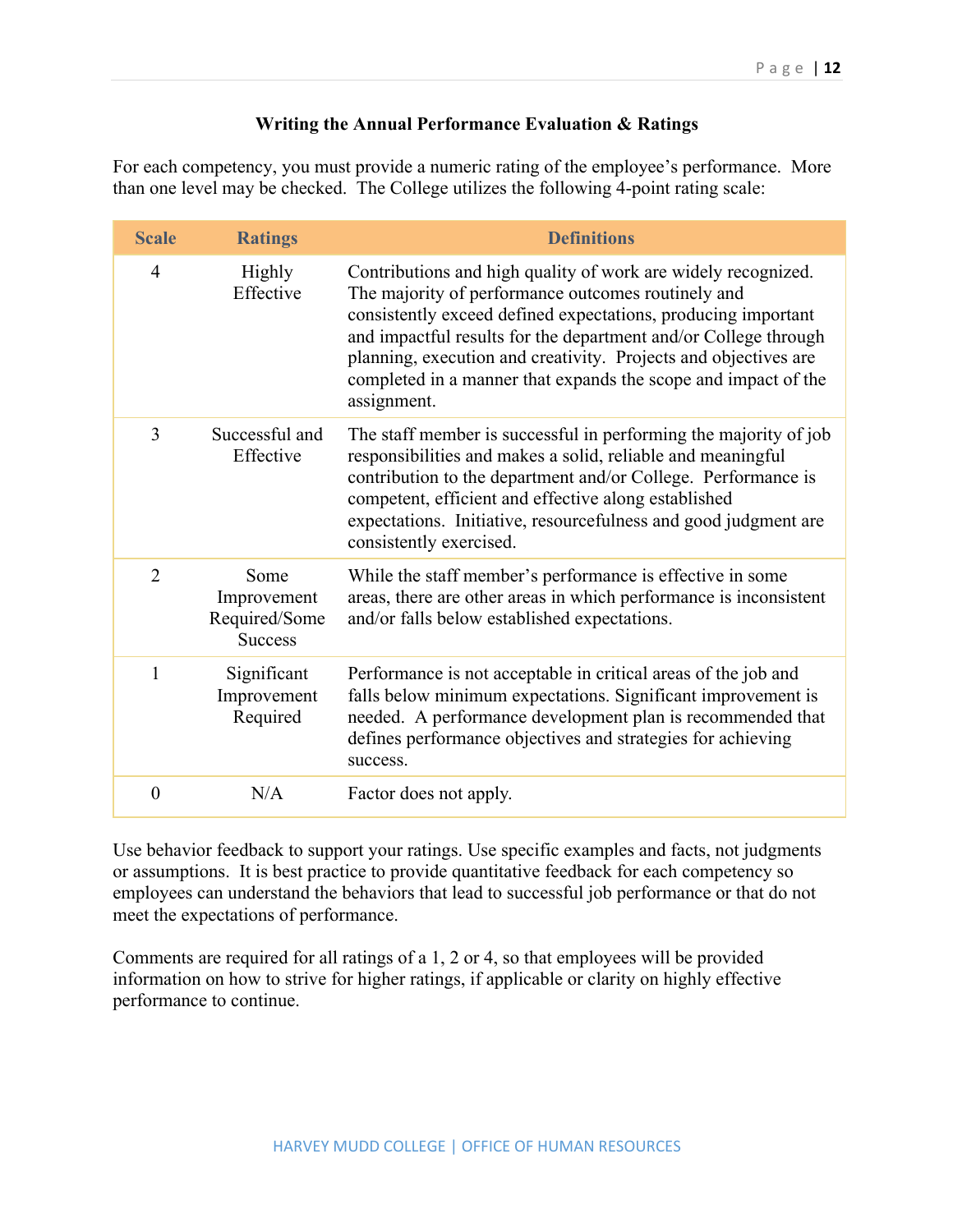## **Conducting the Annual Performance Evaluation Meeting**

The goal of the performance evaluation meeting is to meet both the professional and practical needs of the employee. Strive to ensure the employee is understood and involved in the discussion in order to reach a productive outcome. The following meeting structure is a best practice approach to follow:

- 1. **OPEN** with purpose and importance
	- State purpose of discussion is to discuss the employee's performance over the past year and the job expectations
	- Identify importance (impact on/benefits to person, team, College)
- 2. **CLARIFY** the meeting process
	- To review past performance and allow the employee to share ideas they have for development
	- To allow the supervisor to share their evaluation ratings and rationale
	- To reach common understanding, alignment, and agreement on performance
- 3. **DELIVER** the performance evaluation
	- Provide your ratings and rationale for performance goals and results
	- Provide your ratings and rationale for each competency
	- Share your recommendations on future goals
	- Provide your feedback on the employee's strengths and development targets
	- Provide any overall comments
- 4. **DEVELOP** expectations for future development
	- Seek and discuss ideas for developmental plans and activities that should be conducted during the next performance period
	- Explore needed resources/support
- 5. **AGREE** on each expectation, including tracking methods
	- Specify actions to be taken and by when
	- Confirm how to measure progress
	- If there is disagreement on expectations, discussion should continue involving the next level manager and/or a facilitated meeting with Human Resources.
- 6. **CLOSE** by summarizing and confirming confidence in the employee
	- Acknowledge your appreciation of the employee's efforts
	- Address any questions the employee has at that time

Upon delivery of the performance evaluation with the employee, both the supervisor and employee are required to sign the performance review. The employee is also provided the opportunity to add any comments to the review.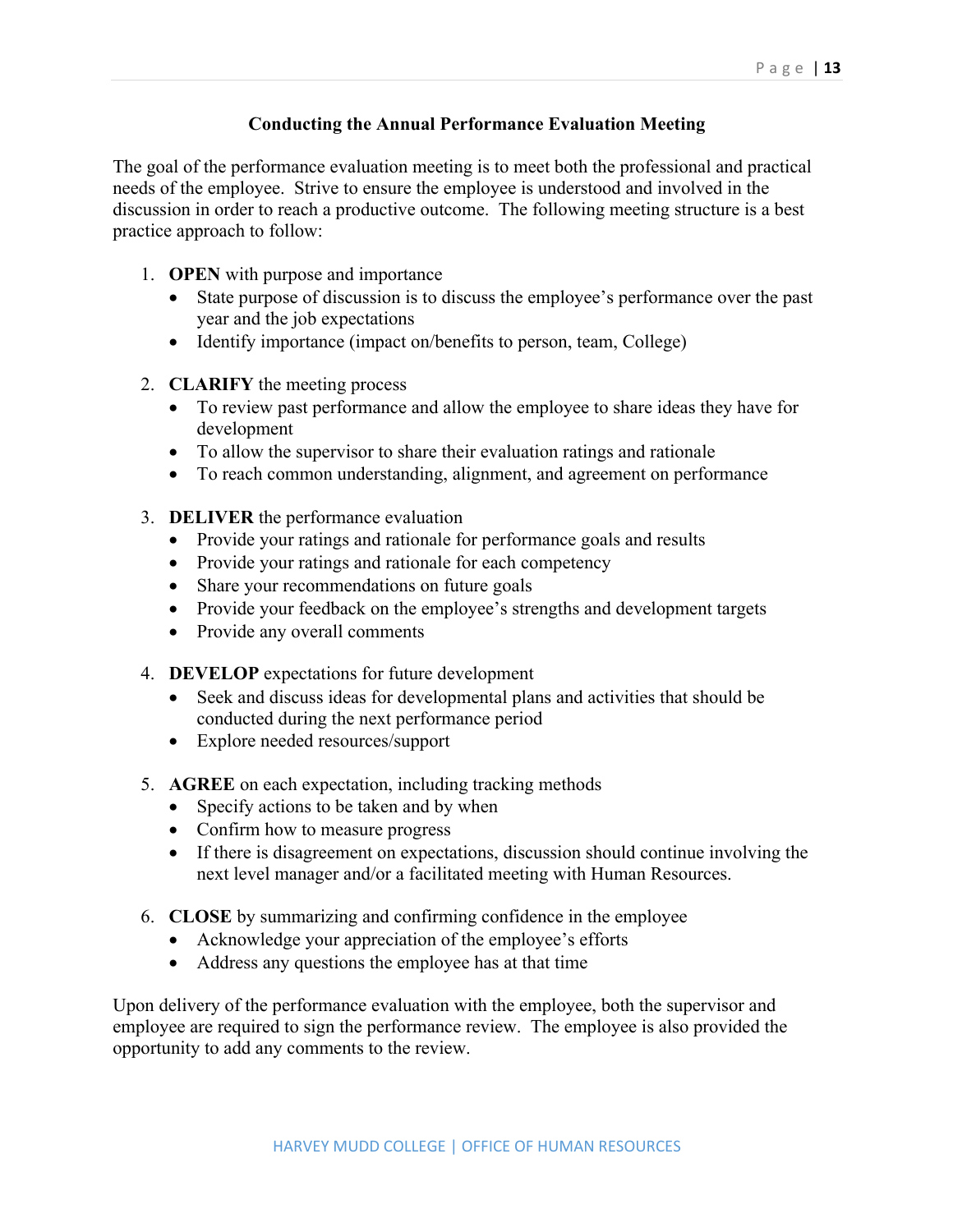In addition, five process skills are effective to keep the discussion moving forward and to ensure that everyone understands the discussion:

| <b>Process Skill</b>                                                       | <b>Definition</b>                                                                                                                                                                                                                                                                                                                                                 | <b>Tips for Using</b>                                                                                                                     |
|----------------------------------------------------------------------------|-------------------------------------------------------------------------------------------------------------------------------------------------------------------------------------------------------------------------------------------------------------------------------------------------------------------------------------------------------------------|-------------------------------------------------------------------------------------------------------------------------------------------|
| <b>Maintain or</b><br><b>Enhance Self-</b><br><b>Esteem</b>                | Discussions about what people are expected to<br>achieve are personal interactions that can<br>increase or diminish people's self-worth.<br>When discussing areas for development, focus<br>on the facts and share specific examples; don't<br>attack people, make generalizations, or guess<br>at motives                                                        | • Express confidence in<br>future achievements<br>• Acknowledge<br>preparation and<br>participation<br>· Encourage innovative<br>thinking |
| <b>Listen and Respond</b><br>with Empathy                                  | When you listen and respond with empathy,<br>people are more likely to share their feelings<br>about the expectations, helping you to<br>understand their concerns and to recognize<br>where they feel confident.                                                                                                                                                 | • Clarify and address<br>concerns and issues<br>• Listen to others'<br>feelings                                                           |
| Ask for Help and<br><b>Encourage</b><br>Involvement                        | Involvement is the best way to build buy-in to<br>expectations and commitment to achieving<br>them. You, as the leader, need to shift the<br>focus from directing others to energizing and<br>guiding them toward success.                                                                                                                                        | • Balance "telling" and<br>"seeking"<br>• Give people a say in the<br>action<br>• Encourage others to<br>prepare                          |
| <b>Share Thoughts,</b><br><b>Feelings and</b><br><b>Rationale</b>          | It is critical in discussions that everyone be<br>open, honest, and collaborative. One way to<br>ensure this is by sharing your thoughts,<br>feelings, and rationale. You can use<br>information that you have to explain the<br>rationale for an expectation being higher than<br>anticipated or for a behavior being more<br>important.                         | • Make links to the<br>bigger picture<br>• Share feelings and<br>concerns                                                                 |
| <b>Provide Support</b><br><b>Without Removing</b><br><b>Responsibility</b> | People often need the supervisor's support in<br>developing a solid plan and implementing it<br>successfully. However, identifying and<br>committing to expectations is the individual's<br>responsibility. If the goals are a big stretch,<br>offer to provide support, such as coaching,<br>obtaining resources, increasing authority, or<br>removing barriers. | • Prompt their thinking<br>by asking questions<br>• Make commitments<br>you can keep                                                      |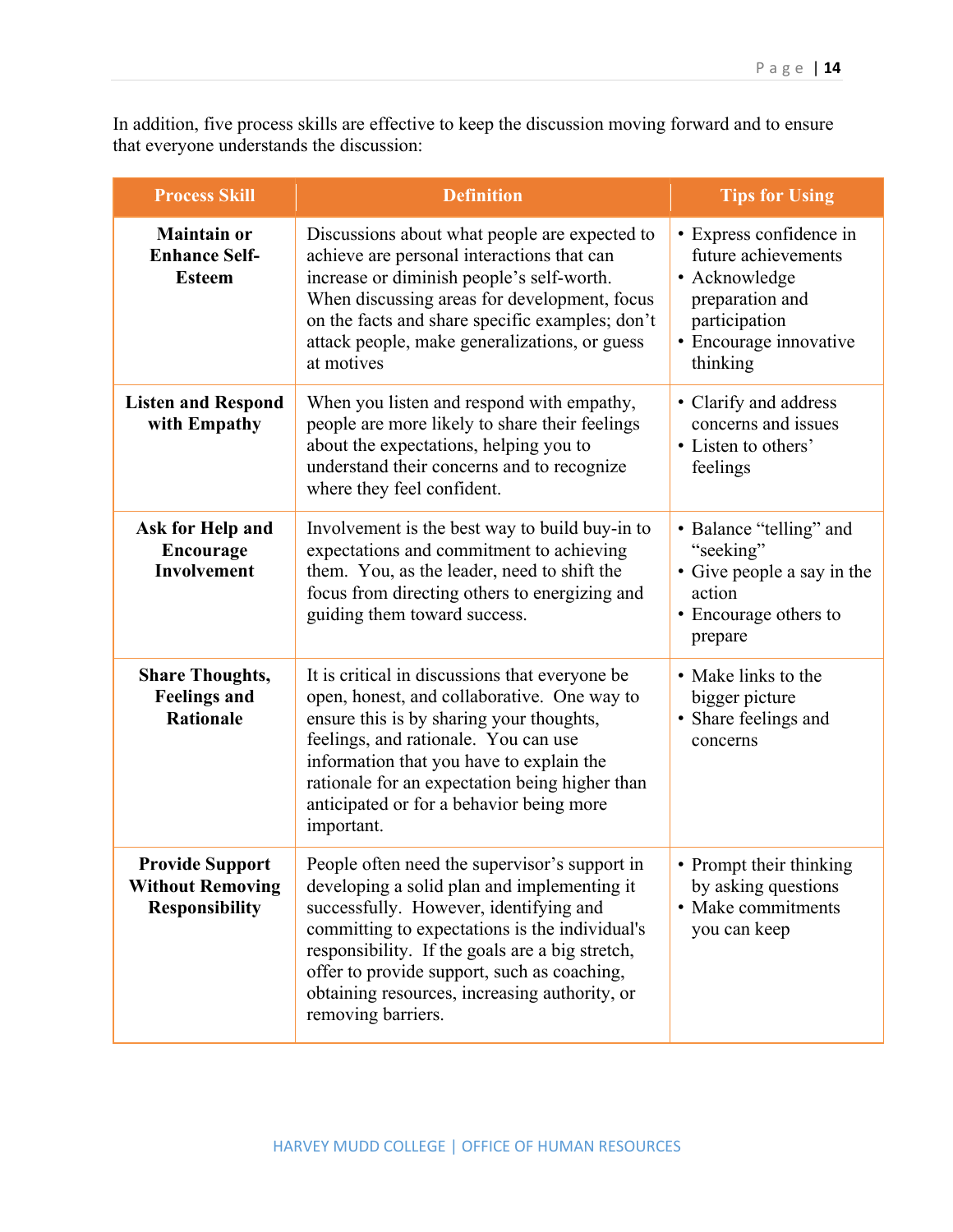## **Performance Improvement Plan**

Every performance improvement plan (PIP) should address certain fundamental facts. Supervisors are required to consult with the Office of Human Resources before giving a performance improvement plan to an employee.

The following items should be addressed in every performance improvement plan.

### **1. Describe why the plan is necessary**

This is a clear summary statement that performance is not meeting the requirements or the expectations of the supervisor. It identifies the performance gaps and/or behavioral issue that is a problem and emphasizes the need for improved performance and/or corrected behavior.

#### **2. Identify the problem to be corrected**

Identify or list specific facts (i.e. names, dates, places, persons affected, etc.) that demonstrate the performance or behavioral problem. Some of the problems may already have a history of informal or formal counseling and coaching behind them. Such history should be described and enumerated. Some issues may be connected to a progressive disciplinary process that is in the works. Such information also needs to be included in the PIP.

Regardless, the PIP needs to be specific and factual (i.e. not hearsay, opinions, generalized or vague references). This is the place to talk about the importance of the work and link it to the success of the employee, the department, and the mission of the College. Talk about the importance of the issue as a part of a bigger picture and its impact on others. In other words, discuss the business impact of the problem.

#### **3. Explain what must happen and how performance will be measured.**

Establish specific, measurable objectives and timelines for making progress. Expectations must be clearly described and communicated. This should include how the employee's performance will be measured. Performance standards should have face value, be reasonable, and attainable. This piece is the central part of the supervisor's action plan. It defines and details the supervisor's expectations and works to ensure the employee understands what is expected in order for them to meet those expectations.

#### **4. Describe what resources are available to assist the employee**

The PIP should not be limited only to the things the employee must do. It should also identify what resources, materials, training, and etc. will be made available to help the employee meet the performance expectations. This could take many forms that include things like:

- training, assigned books to read, or classes to attend
- mentoring by supervisor or other staff
- job shadowing another employee who has good command of the skills or behaviors in question
- periodic meetings with the supervisor or staff who will train/assist the employee.

## **5. Identify how long the PIP will be in effect**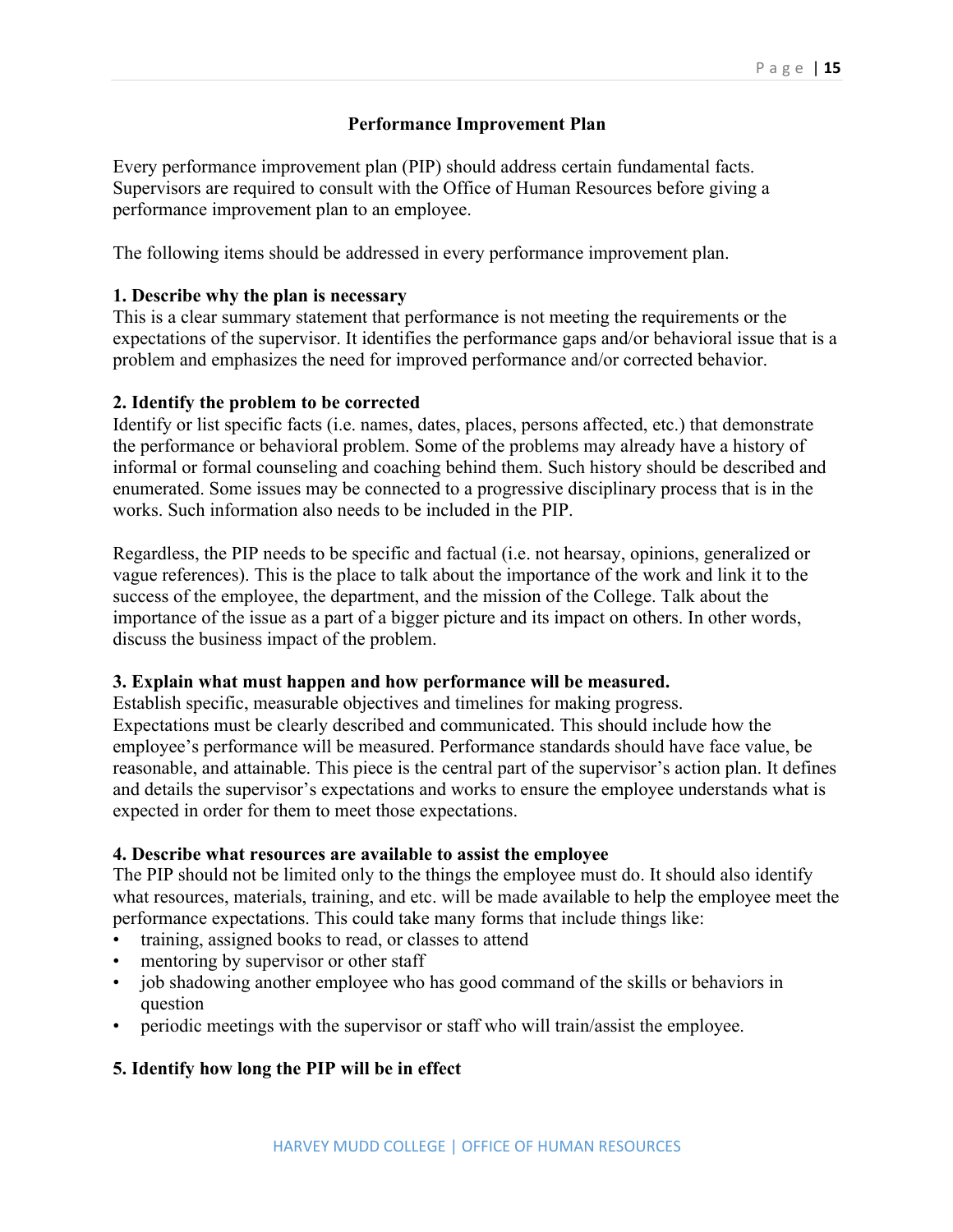Any employee placed on a PIP needs to understand that the PIP is time sensitive. The PIP must explicitly identify the period of time after which some level of improvement is expected. Depending on the nature of the performance or behavior issues being addressed, the amount of time allotted may vary. Generally, a PIP will be established for 90-days. If the issue is easily remedied, the time frame can be short. Supervisors may also include a renewal clause for the PIP. This would be something that indicates if satisfactory performance is not achieved during the designated time frame, the PIP will be extended. Whatever the timeline, it should be clearly understood by the employee that changes in performance and/or behavior is expected by the specified date. Supervisors must maintain active contact with the employee throughout the duration of the PIP and document this. As such, the supervisor should schedule and conduct frequent review meetings to discuss employee progress while the PIP is in effect.

#### **6. Describe the consequences if performance is not improved.**

The employee should clearly understand what the consequences are if the standards described in the PIP are not met. Options may include extending the PIP for another specified period or moving to one of the formal steps in the disciplinary process, such as a written warning, etc.

#### **7. Other elements to include:**

- Signatures employee, supervisor, and next level manager; includes any witnesses or thirdparty participants to the meeting in which the PIP is discussed.
- Review date(s) date for first review meeting to discuss progress in meeting the PIP.
- Complaint procedures options available to employees if they believe the PIP is without merit, capricious or unfounded.
- Disposition identify all the parties who will receive a copy of the PIP; copies of the PIP are added to an employee's personnel file.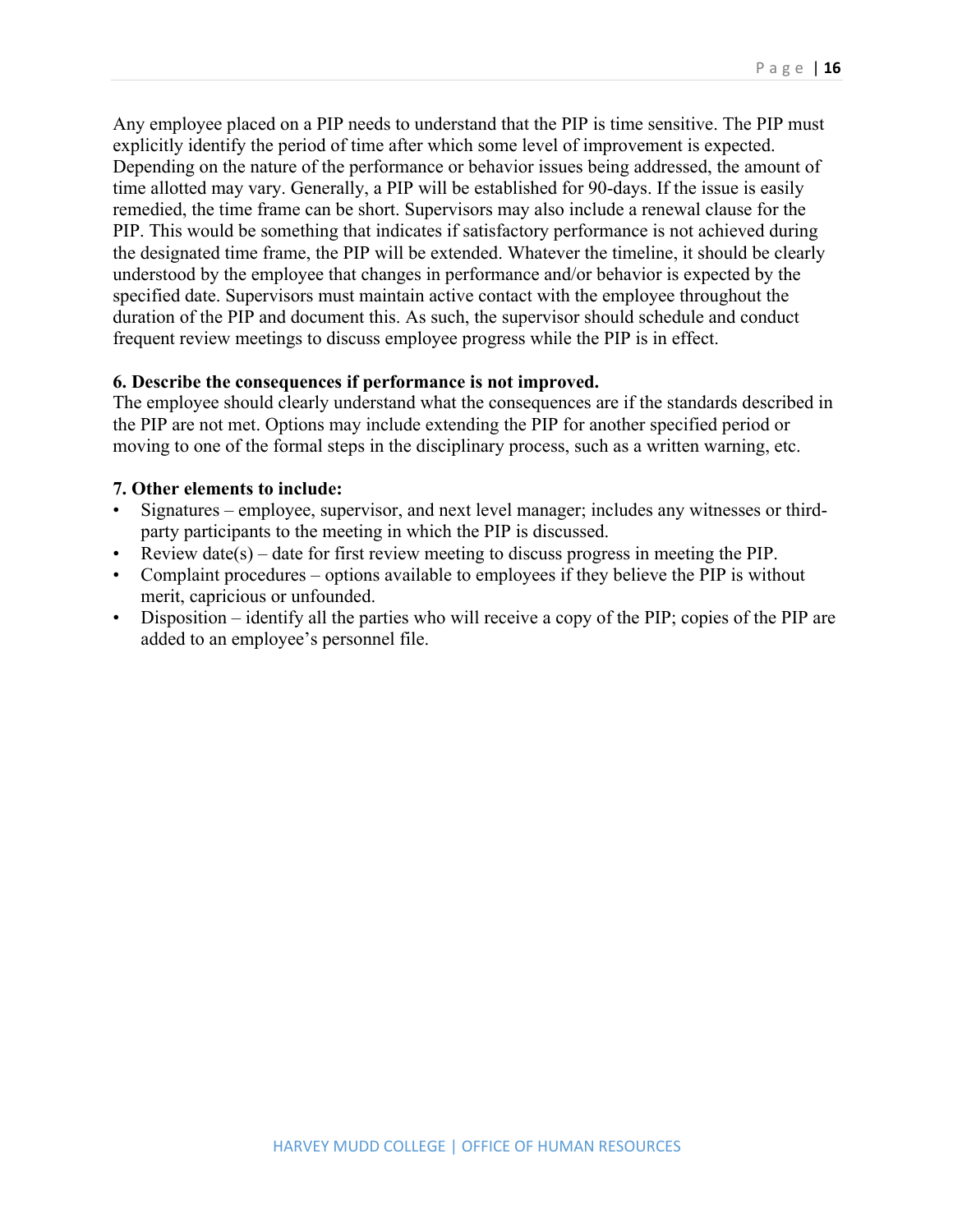## **Performance Management Policies**

### **Initial Review Period**

A new staff member's first six (6) months of continuous employment or an existing staff member's first 180 continuous days after assuming a new set of job responsibilities are considered the "Initial Review Period." During this time, your supervisor will be observing your performance and ability to meet job requirements. During and at the end of the introductory period, your performance will be evaluated, and a decision made concerning regular or continuing employment.

- § If your performance is considered satisfactory or better, you will be retained and become a regular staff member;
- § If your performance is considered unsatisfactory or borderline, at any time within the first 180 days, we may extend your introductory period for an additional period of time to further evaluate your performance and suitability for the job, or we may decide to end your employment. Supervisors will partner with the Office of Human Resources, prior to notifying the staff member.

During and after the introductory period your employment is "at-will" and does not affect your eligibility for benefits. Our right to terminate your employment or change the terms and conditions of your employment, at any time, with or without cause, as described in the at-will employment policy contained in this handbook, is not altered by this policy.

#### **Leaves of Absence**

If an employee is on an authorized Leave of Absence at the time of the performance review or has been on leave during the previous 12-month period, contact the Human Resources to determine how the situation should be handled. Generally, the performance evaluation should be completed upon return from leave and, in most cases, any salary increase will go into effect the next pay period.

#### **Performance Evaluations**

HMC recognizes all staff members as essential to the overall success of the College. This success is achieved by fostering a work environment in which staff members are inspired to perform to the best of their abilities. HMC's performance management cycle and processes allow supervisors to set expectations for the year and to discuss each staff member's potential contributions toward the achievement of departmental and College goals and objectives.

HMC will strive to use its performance management program to accomplish the following objectives:

- promote two-way performance related communications between supervisors and staff members that clarify expectations about the roles, goals, and behavioral accountabilities;
- § promote professional growth for staff members by helping them in acquiring the desired knowledge and skills; or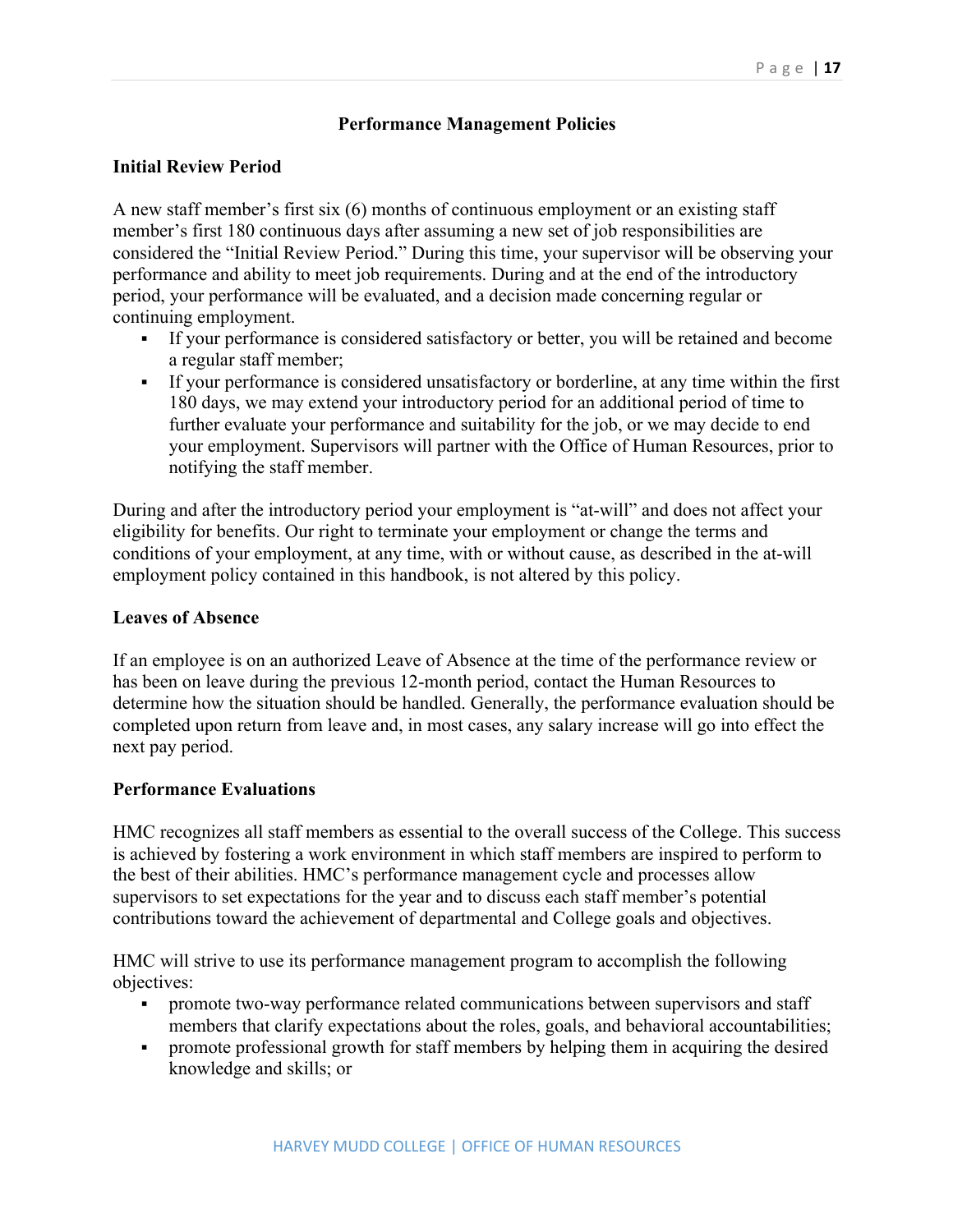• identify the barriers to effective performance and resolve those barriers through coaching and development support. Forms and resources are available on the HR Website.

The College encourages staff members and their supervisors to discuss work performance informally on a day-to-day basis. It is the College's preferred practice that a written performance evaluation be conducted at the end of the introductory period and annually thereafter for all regular staff members. The frequency of performance evaluations, however, may vary, depending on the position, past performance, changes in job duties, recurring performance problems or due to the staff member being away from work on a leave of absence.

Performance evaluations are conducted by a staff member's immediate supervisor and reviewed by the department head. The purpose of the evaluation is to review the staff member's current level of performance, to examine the progress made since the last evaluation, and to establish goals for the staff member's next evaluation. A satisfactory performance review does not guarantee an increase in rate of pay. Salary increases and promotions are solely within the discretion of the College and depend upon many factors in addition to performance.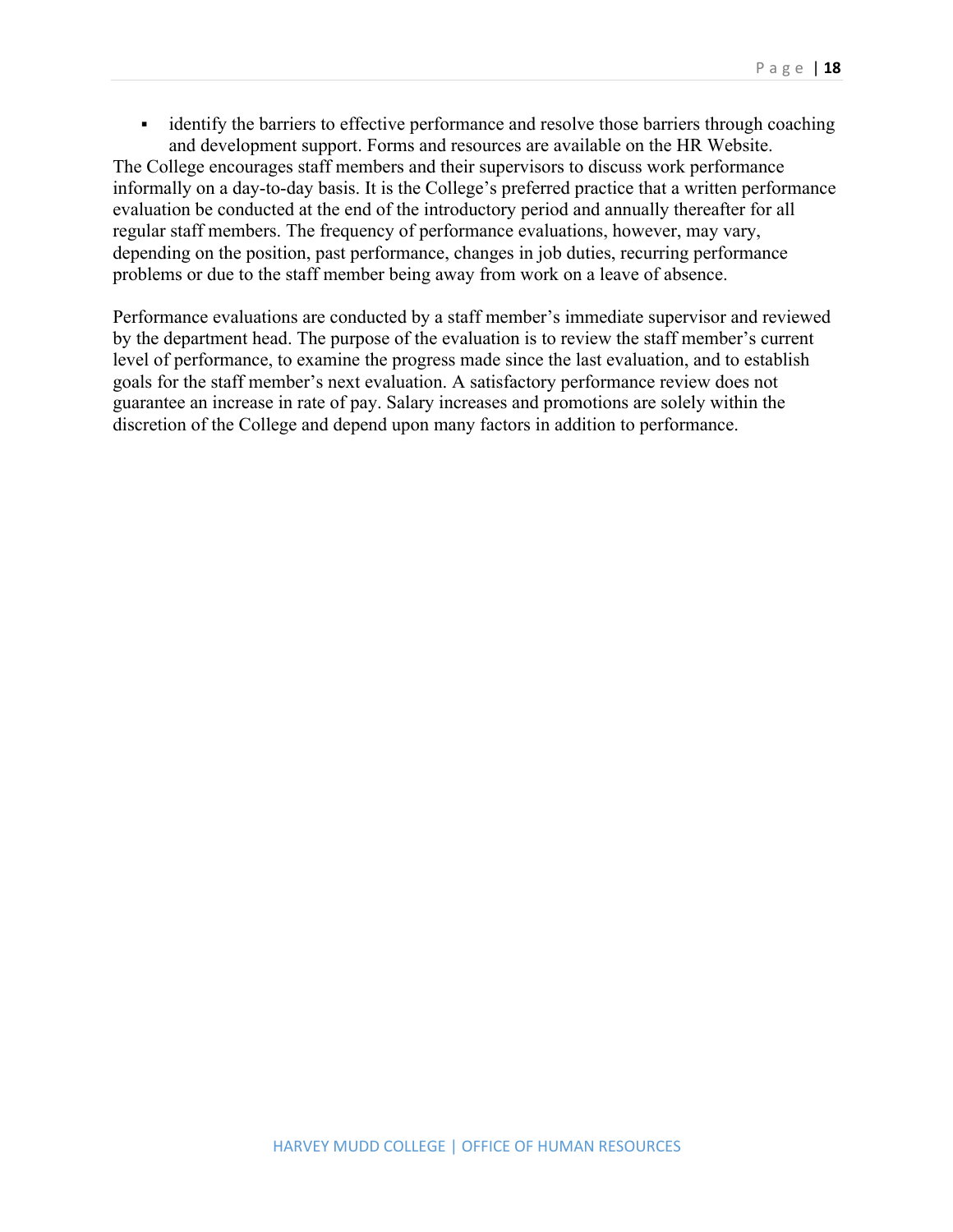### **Performance Management Definitions**

#### **360 Degree Assessment**

A 360-degree feedback is a method of systematically collecting opinions about an individual's performance from a wide range of individuals. This includes peers, direct reports, the supervisor, and other key contacts inside and outside the College, such as customers or vendors. The benefit of collecting data of this kind is that the person gets to see a panorama of perceptions rather than just self-perception, which affords a more complete picture.

#### **Behavioral Anchors**

Behavioral anchors are specific, easy-to-apply examples of behaviors that demonstrate the competency and proficiency level. For example, if you want to define a high level of proficiency (say level 5) in "customer service" (a competency), the behavioral anchor may be "calls customers back within 1 hour, engages customers in open dialogue, resolves customer problems before hanging up, etc."

#### **Competency**

Competencies are the measurable or observable knowledge, skills, abilities, and behaviors (KSABs) critical to successful job performance.

#### **Introductory Review**

A review required during a new employee's first 6 months of continuous employment or an existing employee's first 180 continuous days after assuming a new set of job responsibilities. A review will be required to be completed and delivered by the supervisor at the end of the introductory period.

#### **Job description**

It is a recognized list of functions and tasks included in a particular occupation or job describing concisely but clearly the basic components of the job, the scope of assigned responsibility, authority, and autonomy as well as identifying the essential functions of the position and describes the environment in which the work will be completed. A job description also forms the basis for an appraisal of the employee's job performance.

#### **Mid-Cycle Review**

An "optional" review that a supervisor may conduct with an employee to address performance deficiencies. It provides a documentation of expectations of desired results and an opportunity for the employee to demonstrate acceptable performance. Mid-Cycle reviews must be reviewed by the Office of Human Resources prior to issuance to the employee.

#### **Performance Evaluation**

The process by which a supervisor evaluates an employee's job performance for the prior fiscal year.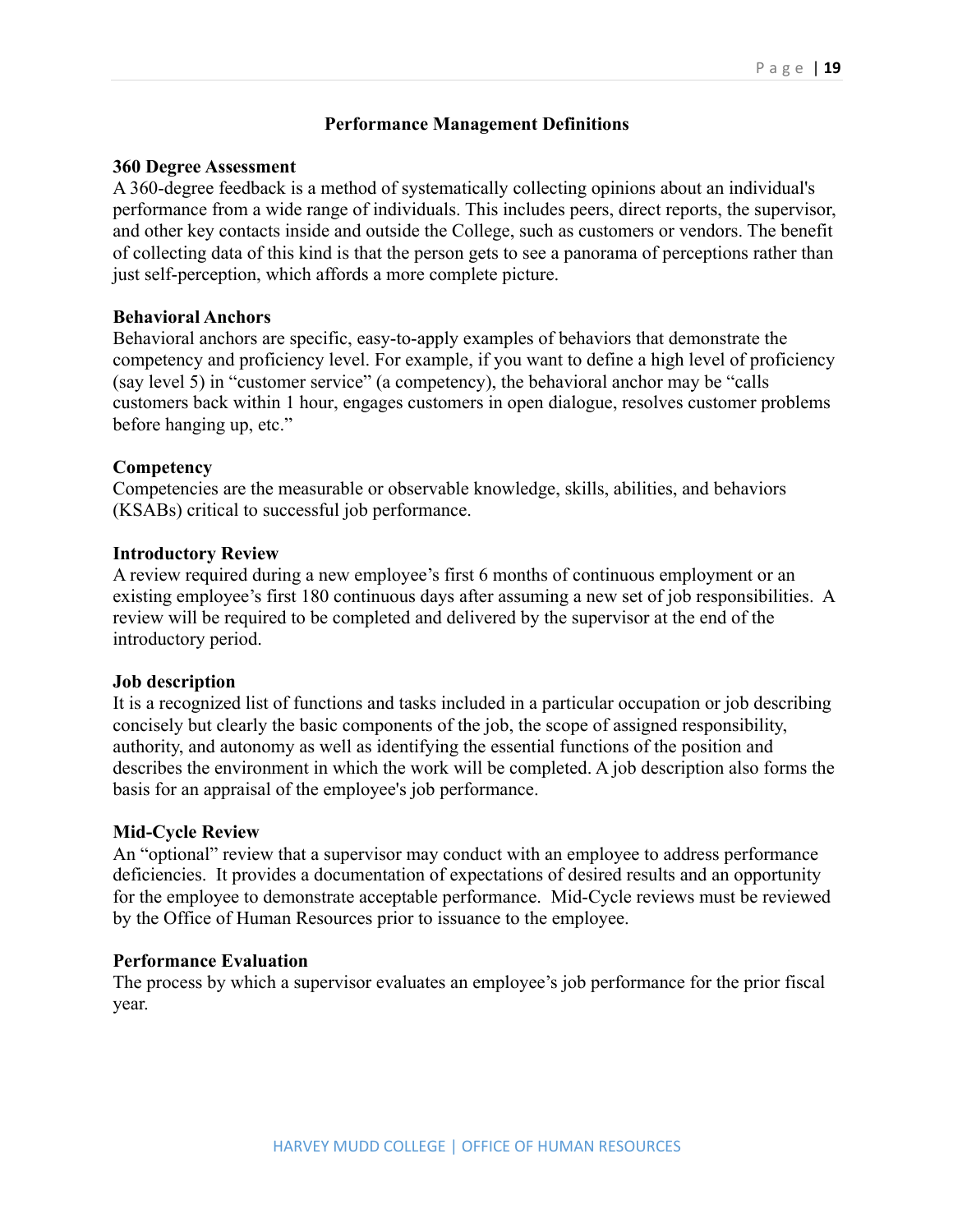#### **Performance Improvement Plans**

Plan implemented by a manager/supervisor designed to provide employees with constructive feedback, facilitate discussions between an employee and his/her supervisor regarding performance-related issues, and outline specific areas of performance requiring improvement.

#### **Self-Assessment**

A self-assessment is an employee's opportunity to provide self-ratings and narrative descriptions of their major accomplishments related to the performance goals and expectations outlined for the year. The employee can describe their major contributions and how they accomplished or did not accomplish their performance expectations. Additionally, accomplishments may include other achievements or recognition achieved during the performance year and training and developmental needs. Note: Providing the self-assessment does not negate the supervisor's responsibility to provide a performance evaluation of an employee's accomplishments to support the end of year rating.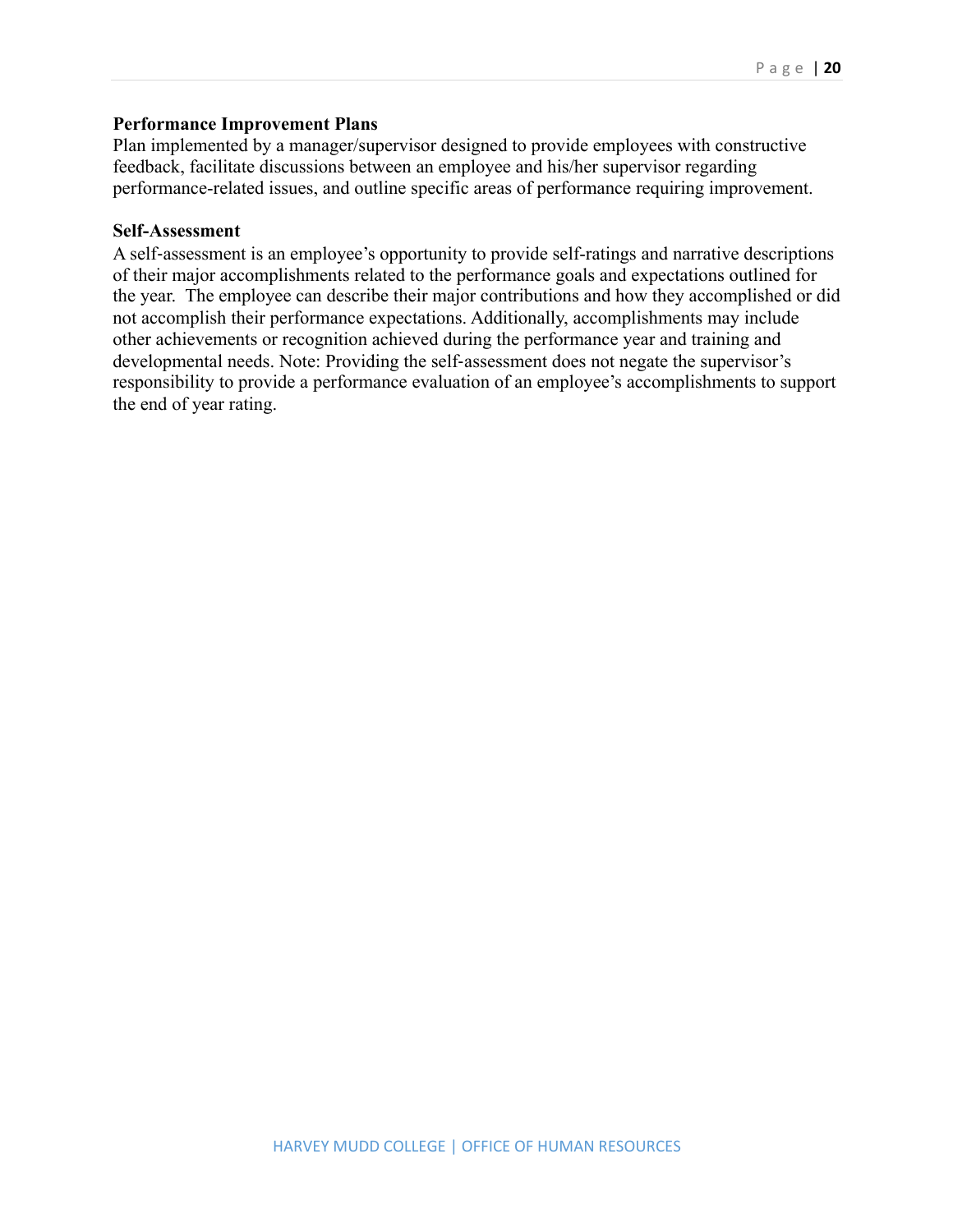## **Frequently Asked Questions**

**1. Is the performance evaluation process required for all employees?** Yes, all staff members are required to be evaluated annually.

#### 2. **Are all staff employees reviewed at the same time?**

Yes, all staff eligible to receive an annual performance evaluation must receive the evaluation by May 31, 2020, unless they are in their introductory period.

#### 3. **How long must an employee be on the job prior to having an annual performance evaluation?**

Employees should complete their introductory period before receiving the annual performance evaluation.

#### **4. What if there is a change in supervisors during the review period? Who conducts the review?**

If an employee is new to a position but has worked in another department, both the current and the previous supervisors are encouraged to work together to complete the performance evaluation. If the previous supervisor does not contribute, the current supervisor is ultimately responsible for completing the performance evaluation.

#### 5. **Can staff members in my department give input on the performance evaluation of my direct reports?**

It is appropriate to solicit input from staff that are knowledgeable of the employee's work performance. How this input is represented on the performance evaluation should be agreed upon by the employees' supervisor and next level supervisor.

#### 6. **Are employees required to complete the self-assessment form?**

No, employees are encouraged to complete a self-assessment prior to the supervisor completing the performance evaluation. The self-assessment form allows employees to summarize major accomplishments within the review period, list any activities accomplished during the review period, state goals/objectives, and provide an opportunity to address other issues. The supervisor should not delay the performance evaluation if the self-assessment has not been completed by the specified deadline.

#### 7. **I have only been supervising my staff for a short time, should I still complete the performance evaluations?**

Yes. Consult with the next level supervisor in completing the appraisal or Human Resources. The current supervisor is ultimately responsible for completing the performance evaluation.

#### 8. **Does the employee have to sign the performance evaluation?**

The employee should sign the appraisal. The employee's signature indicates only that they are aware of the contents of the appraisal, it does indicate agreement. If an employee refuses to sign, the supervisor should document the date in which the appraisal was discussed and provided to the employee.